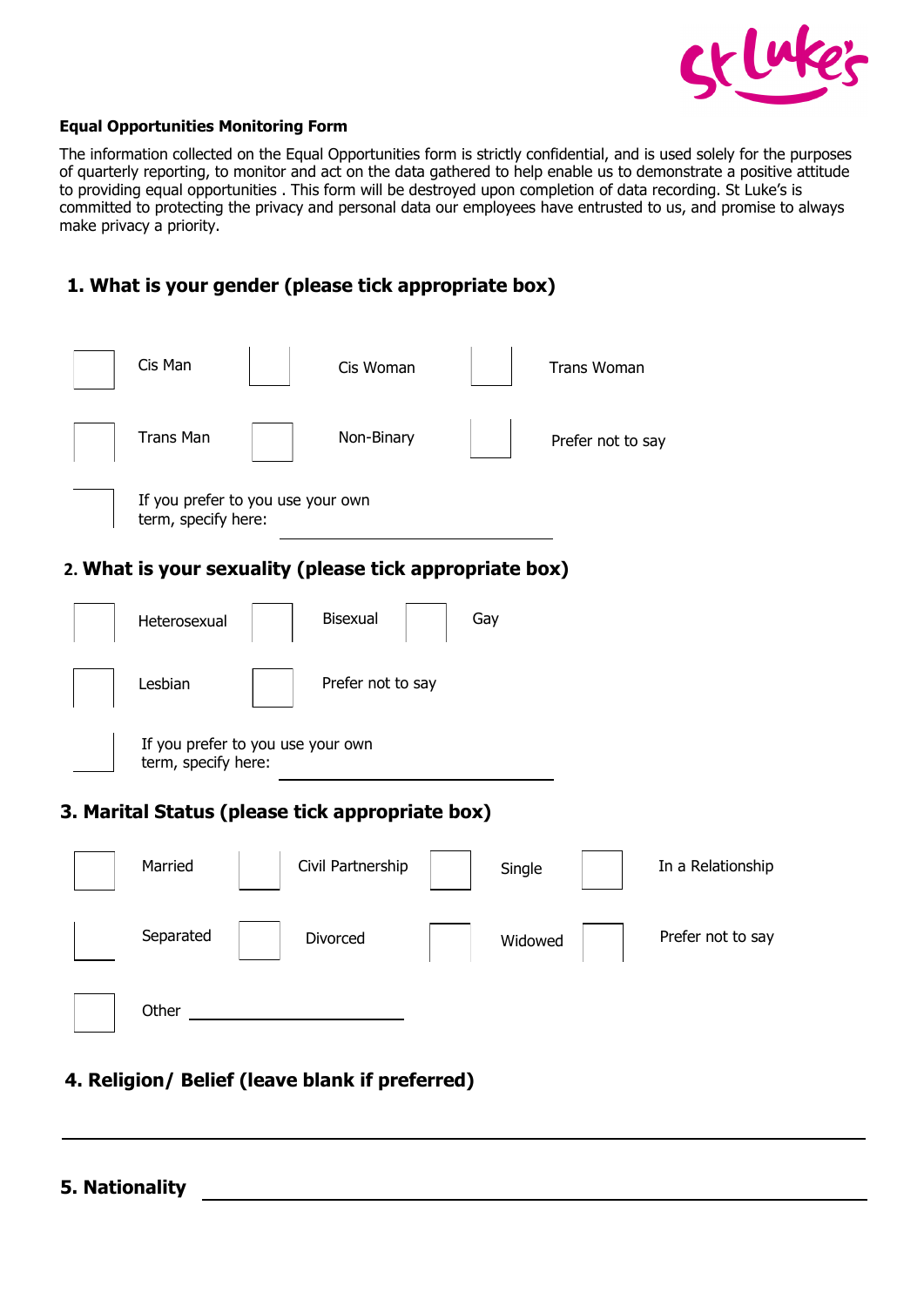# **6. What is your ethnic origin? (please tick appropriate box)**

## **a. Asian or Asian British**

|          | Arab                             | Bangladeshi | Chinese        |  |
|----------|----------------------------------|-------------|----------------|--|
|          | Pakistani                        | Indian      |                |  |
|          | <b>b. Black or Black British</b> |             |                |  |
|          | African                          |             |                |  |
|          | Caribbean                        |             |                |  |
|          |                                  |             |                |  |
| c. White |                                  |             |                |  |
|          | English                          | Scottish    | Northern Irish |  |
|          | Welsh                            | Irish       | Traveller      |  |
|          |                                  |             |                |  |
|          | d. Mixed/ Multiple Ethnic Origin |             |                |  |
|          |                                  |             |                |  |
|          |                                  |             |                |  |
|          |                                  |             |                |  |
|          | e. Other Ethnic Groups           |             |                |  |
|          |                                  |             |                |  |
|          |                                  |             |                |  |